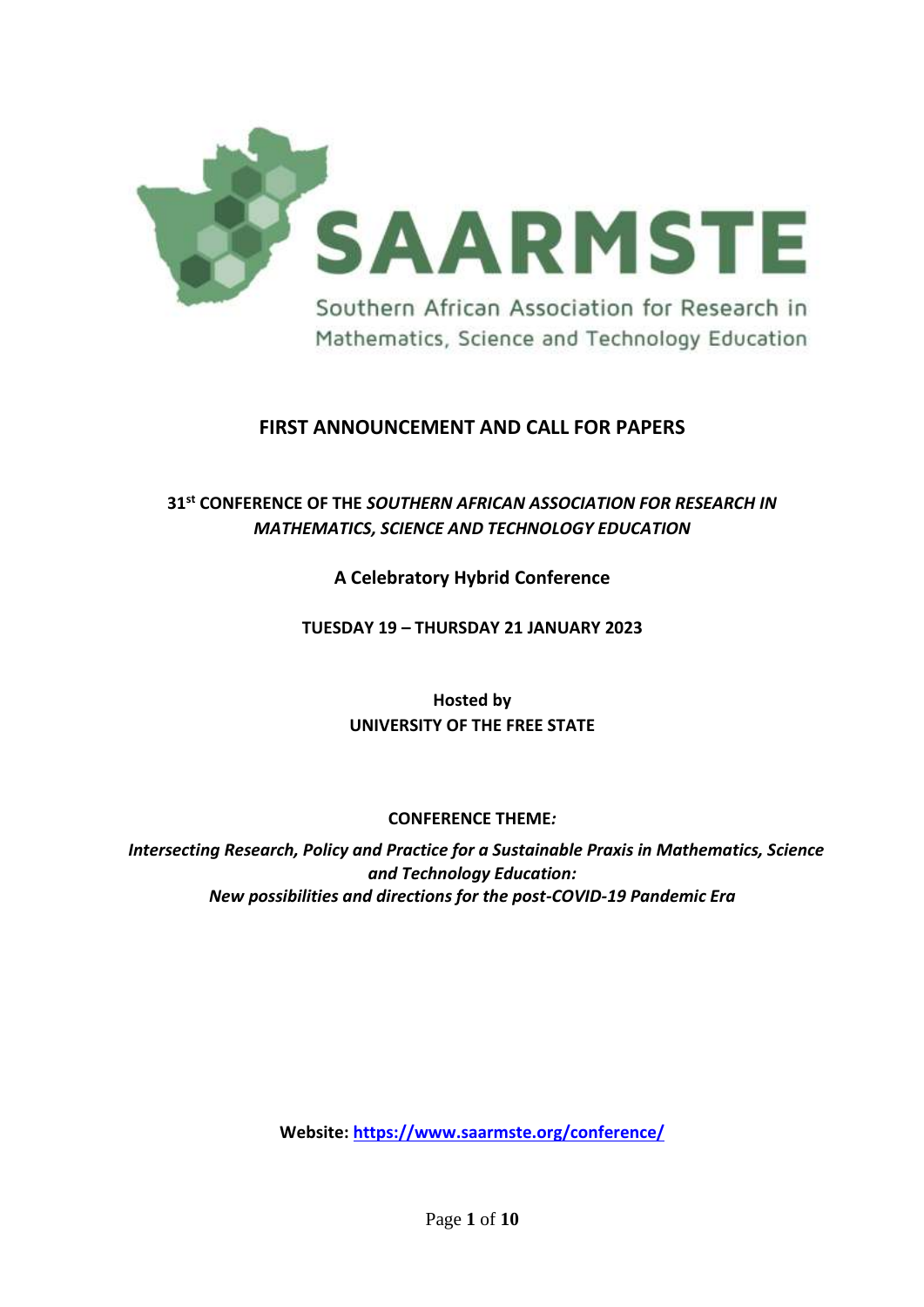#### *SAARMSTE COMMITTEES 2022-2023*

### **SAARMSTE EXECUTIVE COMMITTEE**

| President                         | Dr Tulsi Morar             | Nelson Mandela University       |
|-----------------------------------|----------------------------|---------------------------------|
| Past President                    | Prof Hamsa Venkat          | Dublin City University &        |
|                                   |                            | University of the Witwatersrand |
| Secretary/Treasurer:              | <b>Prof Nicky Roberts</b>  | University of Johannesburg      |
| <b>Chapter Representatives:</b>   | Dr Million Chauraya        | University of Zimbabwe          |
|                                   | Dr Qetelo Moloi            | University of Johannesburg      |
| <b>AJRMSTE Editor:</b>            | Prof Sarah Bansilal        | University of KwaZulu-Natal     |
| <b>Research Capacity Building</b> | Prof Elizabeth Mavhunga    | University of the Witwatersrand |
| Committee Chair:                  |                            |                                 |
| Secretariat (ex-officio):         | Ms Carolyn Stevenson-Milln | SAARMSTE                        |

## **SAARMSTE LOCAL CONFERENCE ORGANISING COMMITTEE (LOC) - 2023**

| <b>Conference Chair</b>     | Dr Maria Tsakeni                        |
|-----------------------------|-----------------------------------------|
| <b>Conference Secretary</b> | Mrs Elsa Bester                         |
|                             | Dr Thuthukile Jita                      |
|                             | Mrs Christa Duvenhage                   |
|                             | Ms Carike Swart                         |
| <b>Fundraising Chair</b>    | Dr Cobus van Breda                      |
| <b>Programme co-Chairs</b>  | Dr Maria Tsakeni & Prof Mogege Mosimege |
| <b>Logistics Chair</b>      | Dr Angela Stott                         |
|                             | Dr Zukiswa Nhase                        |
|                             | Mr Johan Coetzee                        |
| <b>SAARMSTE Secretariat</b> | Ms Carolyn Stevenson-Milln              |
| <b>PROGRAMME COMMITTEE</b>  |                                         |
| <b>Programme co-Chairs</b>  | Dr Maria Tsakeni & Prof Mogege Mosimege |
| <b>Mathematics</b>          | Dr Msebenzi Rabaza                      |
|                             | Dr Joleen Hamilton                      |
|                             | Dr Gilbert Pule                         |
| <b>Science</b>              | <b>Prof Jannie Pretorius</b>            |
|                             | Dr Moeketsi Tlali                       |
|                             | Dr Tafirenyika Mafugu                   |
| <b>Technology</b>           | Dr Nixon Teis                           |
|                             | Dr Benjamin Seleke                      |
|                             | Mrs Zaynab Mobara-Links                 |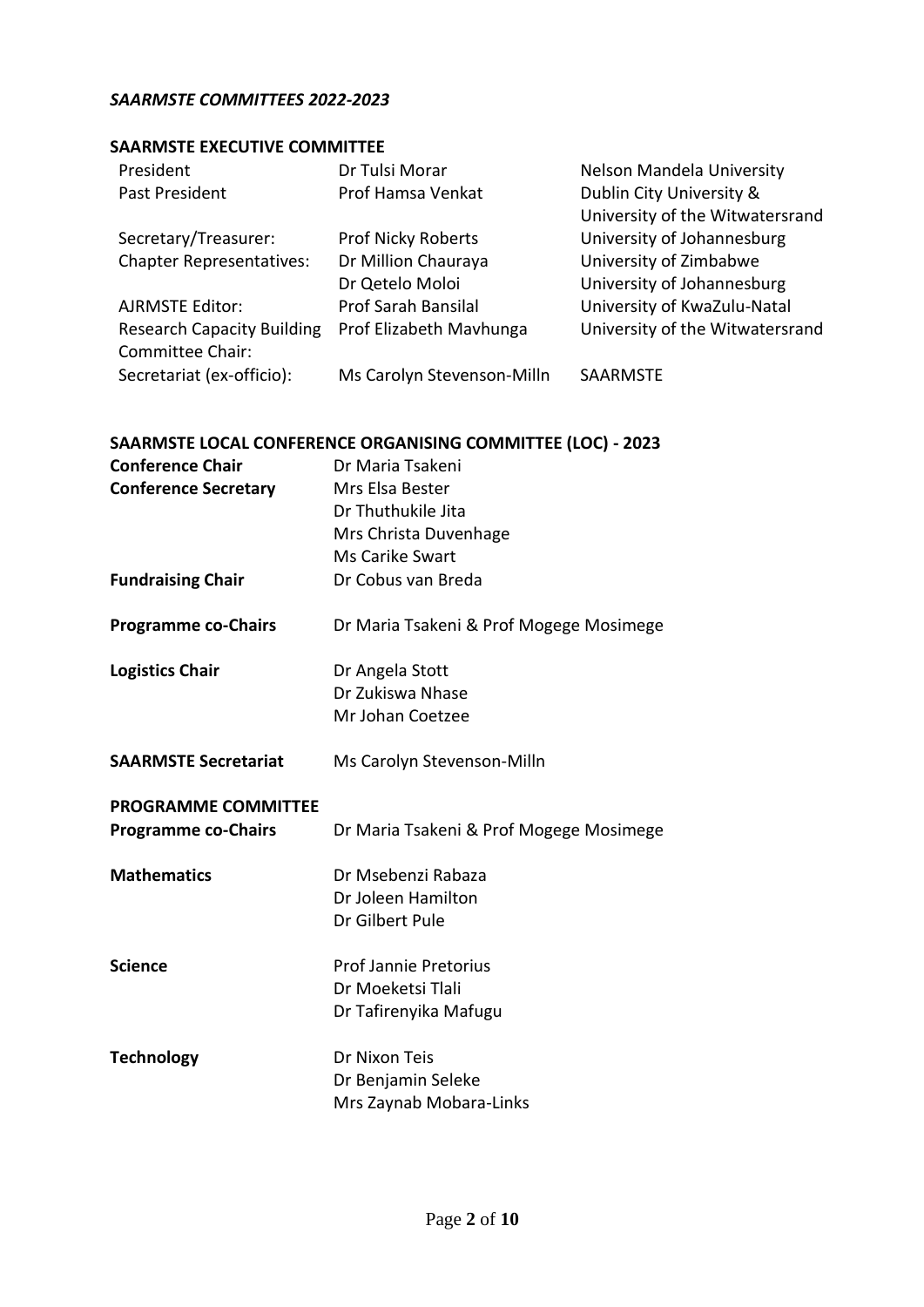### *OBJECTIVES OF THE SAARMSTE CONFERENCE*

Four objectives of SAARMSTE, in terms of its constitution, are:

- To promote the advancement of Mathematics, Science and Technology Education (MSTE) Research in Southern Africa
- To provide avenues for local publication of the findings of research in MSTE
- To make research in MSTE available and accessible to policy makers and practitioners
- To promote research to improve and develop MSTE programmes in response to current and future needs

The Annual SAARMSTE Conference is an important vehicle to address these objectives.

#### *2023 CONFERENCE THEME:*

## *Intersecting Research, Policy and Practice for a Sustainable Praxis in Mathematics, Science and Technology Education: New possibilities and directions for the post-COVID-19 Pandemic Era*

#### *CONFERENCE THEME MOTIVATION*

Traditionally, mathematics, science and technology subjects have mostly been taught in prepared and natural physical environments that include classrooms, laboratories, fieldwork and work integrated settings. However, the advent of the COVID-19 pandemic has reshaped the face of education in more ways than one resulting in the increased use of virtual learning environments and remote learning. The drastic changes warrant deep reflections and the reimagining of the ways to teach mathematics, science and technology going forward. These changes point to a need for accompanying policy shifts and formulations. Re-imagining the teaching and learning of mathematics, science and technology and the accompanying policy formulations should be evidence-based processes undergirded by rigorous research. Accordingly, the  $31<sup>st</sup>$  conference of SAARMSTE advances discourses on the intersection of research, policy and practice for a sustainable praxis in mathematics, science and technology education in the post-COVID-19 pandemic era.

#### *CONFERENCE PROGRAMME*

The 2023 Hybrid Conference Programme comprises:

- 1. Invited plenary speakers with wide and knowledgeable experience in Mathematics, Science and Technology Education (MSTE).
- 2. Invited Discussant / Co-Chairs with expertise in MSTE, who are chosen to lead and facilitate 60-to-90-minute programme sessionsthat focus on papers with a similar theme, i.e. themed sessions, based on an interactive model.
- 3. Delegate access to pre-loaded presentations for review prior to programme sessions.
- 4. Social programme comprises:
	- a. A welcome social event at the end of the first day of the Conference Programme
	- b. A Gala Dinner / Awards / SAARMSTE Choir and Dancing completes the third day proceedings.

#### **A. CHOOSING AND SUBMITTING A CONFERENCE PAPER**

*1.* See *Paper Options B* below for the five possible paper options, (i.e. long paper, short paper, snapshot, poster paper, symposium), and to study the criteria required in each option*.*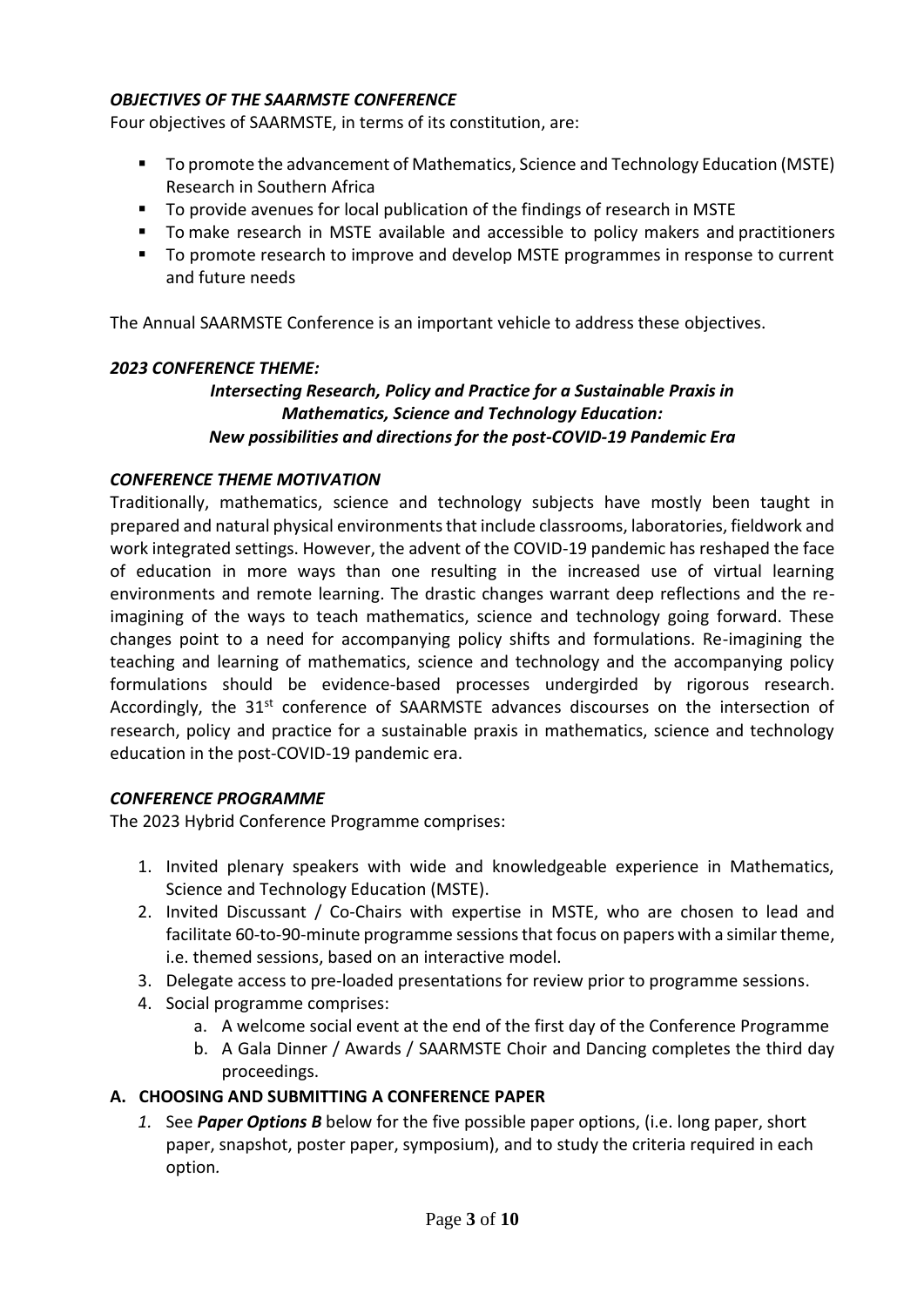- 2. *Refer to Section C* below, entitled, *('Paper Focus')* to ensure that your paper choice fits within one of the subject strands, and one of the area strands*,* as listed according to discipline, (mathematics, science or technology).
- **3.** *Paper Submission Process*
	- a. Complete and submit the **Cover Sheet and the Presentation Information Page,** found on SAARMSTE Website<https://www.saarmste.org/conference/>
	- b. Submit a copy of your **conference paper** as an attached **Word Document,** (NOT pdf**).**
	- *c.* Further important information will be made available on the Website <https://www.saarmste.org/conference/> including: *Required Paper Format and APA Referencing style.*
- *4.* Note *Activity Timelines.* Kindly adhere to deadline dates. 'Early is good'*.*

### **ACTIVITY TIMELINES**

| <b>Paper Activities</b>                                          | Date - no later than       |
|------------------------------------------------------------------|----------------------------|
| First announcement (call for papers)                             | 30 <sup>th</sup> April     |
| Second announcement                                              | $31st$ July                |
| Confirmation of reviewers                                        | 30 <sup>th</sup> June      |
| Submission of papers for review                                  | $1st - 31st$ July          |
| Long papers sent to designated reviewers                         | 31 <sup>st</sup> July      |
| Long paper reviews back to LOC through Exec                      | 31 <sup>st</sup> August    |
| All review feedback to authors                                   | 15 <sup>th</sup> September |
| On-line registration opens                                       | 15 <sup>th</sup> September |
| Submission of re-worked papers                                   | 30 <sup>th</sup> September |
| Application for post-Conference Writing Clinic                   | 31 <sup>st</sup> October   |
| Presentation uploads                                             | 30 <sup>th</sup> November  |
| Payment of registration fees by all presenters (*See note below) | 30 <sup>th</sup> November  |
| Provisional programme released to presenters                     | 4 <sup>th</sup> December   |
| Final programme released to presenters and the public            | 11 <sup>th</sup> December  |

*Note\* If final arrangements for payment of registration fees are not processed by 30th November 2022, paper(s) of those concerned, will NOT be included in the conference programme*

## **B. PAPER OPTIONS are**:

## **1. LONG PAPERS**

| Word count:                   | <b>Submission deadline date</b> | Final submission date for re- |
|-------------------------------|---------------------------------|-------------------------------|
| Abstract: 100-150 words       | 31 July 2022 Email to:          | worked papers: 30 September   |
| Full long paper: up to 6 000  | saarmste@gmail.com              | 2022. Email to:               |
| words (excluding Abstract,    |                                 | saarmste@gmail.com            |
| but including Reference list) |                                 |                               |

**Format**: Similar to articles / papers required by journals: i.e. abstract, introduction, literature review/conceptual framework, theoretical framework, methodology, findings, discussion and conclusion.

**Long Paper Submission Process**

Refer**: A. Choosing and Submitting a Conference Paper** (see above).

**Note:** Author details must be **excluded** for double blind peer review

Only when the Cover Sheet, and Conference paper are complete, should the paper be sent for reviewing purposes.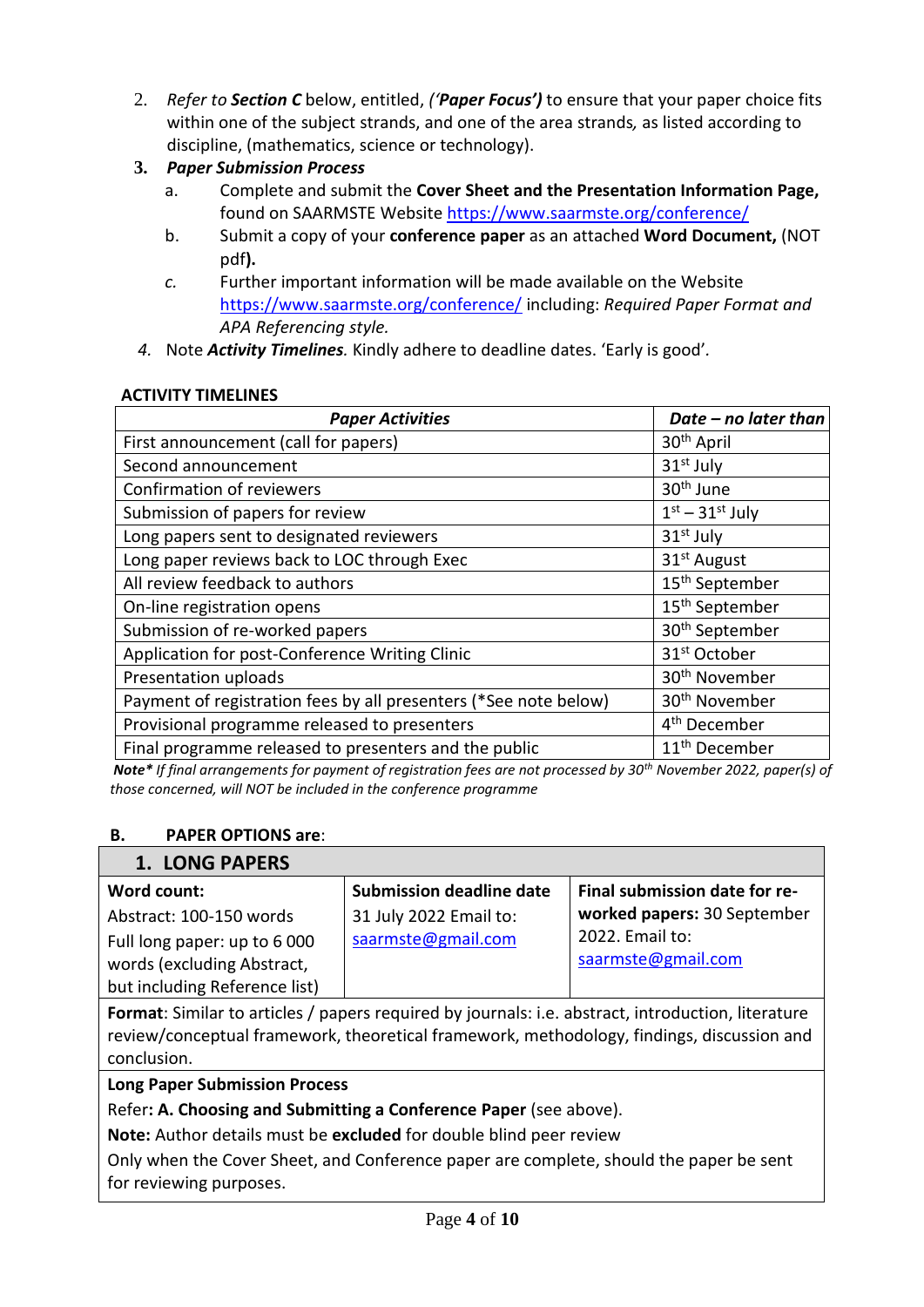### **Reviewing process**:

1. Long papers will be reviewed by at least 2 qualified reviewers. On completion the main author is advised of the outcome.

2. If the paper is **accepted with modifications**, the re-worked papers must be submitted as noted above, to: [saarmste@gmail.com](mailto:saarmste@gmail.com) by 30 September 2022.

3. Should a long paper be **accepted as a short paper,** the author(s) will be asked to reduce the length of the paper to re-submit as a short paper by 30 September 2022.

### **Further information:**

- 1. Accepted long papers are published in the accredited Conference Proceedings and are eligible for DHET subsidy funding.
- 2. The Review Panel presumes that:
- a. the paper is original and has not been published elsewhere;
- b. permission has been granted by the author for the accepted long paper to be published in the Conference Proceedings; and
- c. at least one of the authors is registered and will attend the conference to present his/her accepted paper.

**Programme requirements:** b*y 30th November,* author(s) with accepted long papers are required to prepare and submit:

1. Paper Power-Point Summary slide for the paper. This will be entered into a **c***ompetition. D*etails and template to follow,

OR,

2. Paper Power-Point Presentation Slides, (maximum 10).

*During the Conference thematic programme sessions* author(s) are expected to present a synopsis to introduce themselves, and their paper, to conference delegates for discussant/ co-chair interaction.

| <b>SHORT PAPERS</b><br>2.     |                                  |                           |
|-------------------------------|----------------------------------|---------------------------|
| Word count:                   | <b>Submission deadline date:</b> | Final submission date for |
| Abstract: 100-150 words       | 31 July 2022. Email to:          | recommended Extended      |
| Full short paper: 1 650 words | saarmste@gmail.com               | Short Paper: 30 September |
| (excluding Abstract, but      |                                  | 2022. Email to:           |
| including Reference list)     |                                  | saarmste@gmail.com        |

#### **Short Paper content**:

1. These should include: abstract, introduction, literature review/conceptual framework, theoretical framework, methodology, findings, discussion and conclusion.

2. Short papers should highlight preliminary findings and the significance of the research.

**Short Paper Submission Process** Refer: **A. Choosing and Submitting a Conference Paper** (see above).

**Note: Author details** must be **excluded** for double blind peer review

Only when the Cover Sheet, and Conference paper are complete, should the paper be sent for reviewing purposes.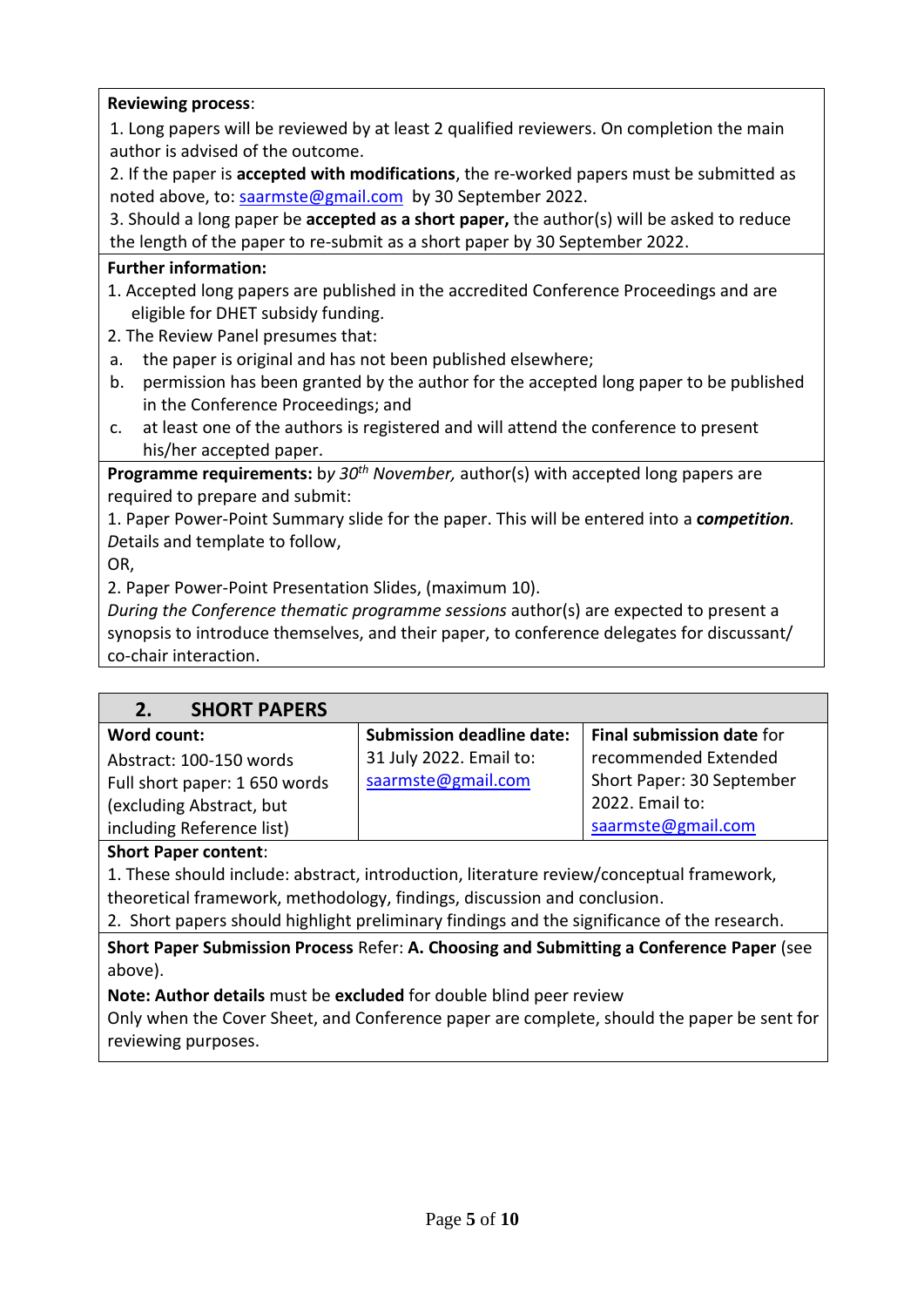#### **Reviewing process:**

Short papers will be reviewed by 2 qualified reviewers. On completion the main author is advised of the outcome.

The reviewer may advise:

- i. Accept with no reservations, or
- ii. Accept as a Snapshot, or
- iii. Reject the paper as being unsuitable.

iv. In some cases the reviewer may accept the paper and suggest that the author(s) develop the short paper into an extended short paper of 3 600 words. This may be useful for authors who wish to register for the writing clinic and/or submit a paper to a journal.

Extended short papers must be emailed, as an attached Word document, to the Secretariat at [saarmste@gmail.com](mailto:saarmste@gmail.com) by 30 September 2022.

Note: \*In the event that the short paper is accepted as a snapshot, an amended paper should be resubmitted to the Secretariat a[t saarmste@gmail.com](mailto:saarmste@gmail.com) by 30 September 2022.

#### **Further information:**

Short and Snapshot papers are recorded in the 2023 electronic record of Research Papers in Mathematics, Science and Technology Education. Short papers are **not** eligible for DHET subsidy.

**Programme requirements:** b*y 30th November,* author(s) with accepted short papers are required to prepare and submit:

1. Paper Power-Point Summary slide for the paper. This will be entered into a **c***ompetition. D*etails and template to follow,

OR,

2. Paper Power-Point Presentation Slides, (maximum 10).

*During the Conference thematic programme sessions* author(s) are expected to present a synopsis to introduce themselves, and their paper, to conference delegates for discussant/ co-chair interaction.

| <b>SNAPSHOTS</b><br>3.                                                         |                                  |                      |
|--------------------------------------------------------------------------------|----------------------------------|----------------------|
| Length:                                                                        | <b>Submission deadline date:</b> | No revisions will be |
| Abstract: 100-150 words *                                                      | 31 July 2022. Email to:          | required.            |
| Full snapshot paper: 1650                                                      | saarmste@gmail.com               |                      |
| words (excluding Abstract. But                                                 |                                  |                      |
| including Reference list)                                                      |                                  |                      |
| Connebate facus an amarging research, and need not necessarily include results |                                  |                      |

Snapshots focus on emerging research, and need not necessarily include results.

Their purpose is to receive feedback from an interested audience of like-minded delegates.

#### **Snapshot paper content**:

1. These should include: abstract, introduction, literature review, methodology, references and the way forward.

2. Note reviewers look for *interesting topics on emerging research.*

- 3. Feedback is provided to the authors.
- 4. No revisions are required as snapshots are still 'research in progress'.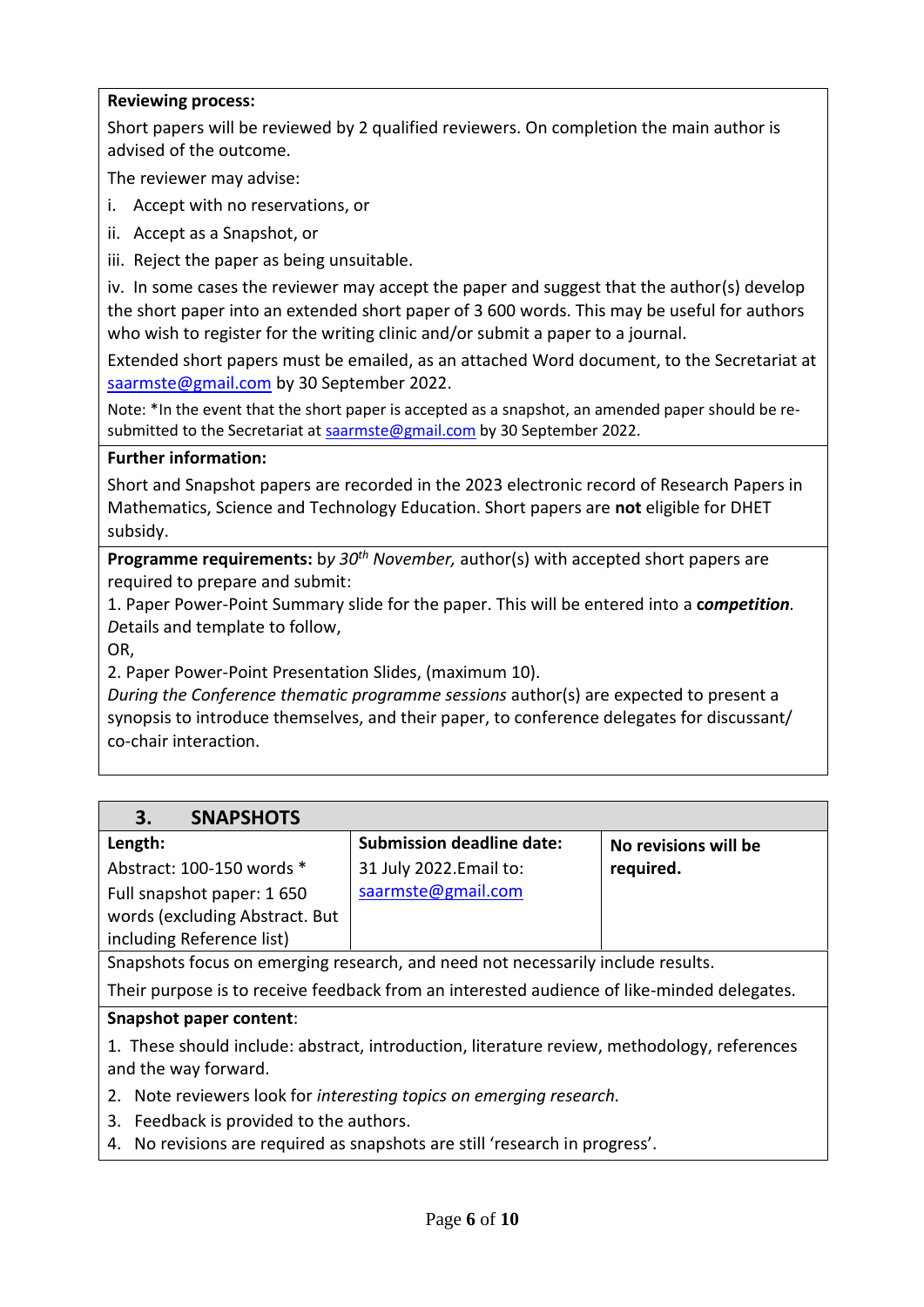**Snapshot Paper Submission Process** Refer: **A. Choosing and Submitting a Conference Paper** (see above).

**Note:** Author details must be **excluded** for double blind peer review

Only when the Cover Sheet, and Conference paper are complete, should the paper be sent for reviewing purposes.

### **Reviewing process:**

Snapshot papers must be reviewed by 2 qualified reviewers. On completion the author(s) is advised of the outcome.

The reviewer may advise:

i. Accept with no reservations, or

ii. Accept as a Poster Paper, or

iii. Reject the paper as being unsuitable.

Note: In the event that the snapshot paper is accepted as a poster, an amended paper should be resubmitted to the Secretariat a[t saarmste@gmail.com](mailto:saarmste@gmail.com) by 30 September 2022.

#### **Further information:**

1. Snapshots are **not eligible** for DHET subsidy.

2. Some universities provide funding for snapshot presenters to attend the conference, some do not.

**Programme requirements:** b*y 30th November,* author(s) with accepted snapshot papers are required to prepare and submit:

1. Paper Power-Point Summary slide for the paper. This will be entered into a **c***ompetition. D*etails and template to follow,

OR,

2. Paper Power-Point Presentation Slides, (maximum 10).

*During the Conference thematic programme sessions* author(s) are expected to present a synopsis to introduce themselves, and their paper, to conference delegates for discussant/ co-chair interaction.

| <b>POSTER PAPERS</b><br>4.                                |                                               |                      |
|-----------------------------------------------------------|-----------------------------------------------|----------------------|
| Length:                                                   | <b>Submission deadline date:</b>              | No revisions will be |
| Abstract: 100-150 words<br>Full poster paper: 1 650 words | 31 July 2022. Email to:<br>saarmste@gmail.com | required.            |

#### **Poster paper content:**

1. A Word document providing an outline of the content of the poster. The actual poster is not submitted for review, a Word document is.

2. The poster paper should contain a brief outline of the main features of the author's research, similar to a short paper with abstract, introduction, literature review and references.

Note: Author details must be **excluded** for a "blind peer review".

#### **Reviewing process:**

1. Reviewers look for interesting topics for further research with content that illustrates the main features of the intended research.

2. Feedback is provided by the reviewers.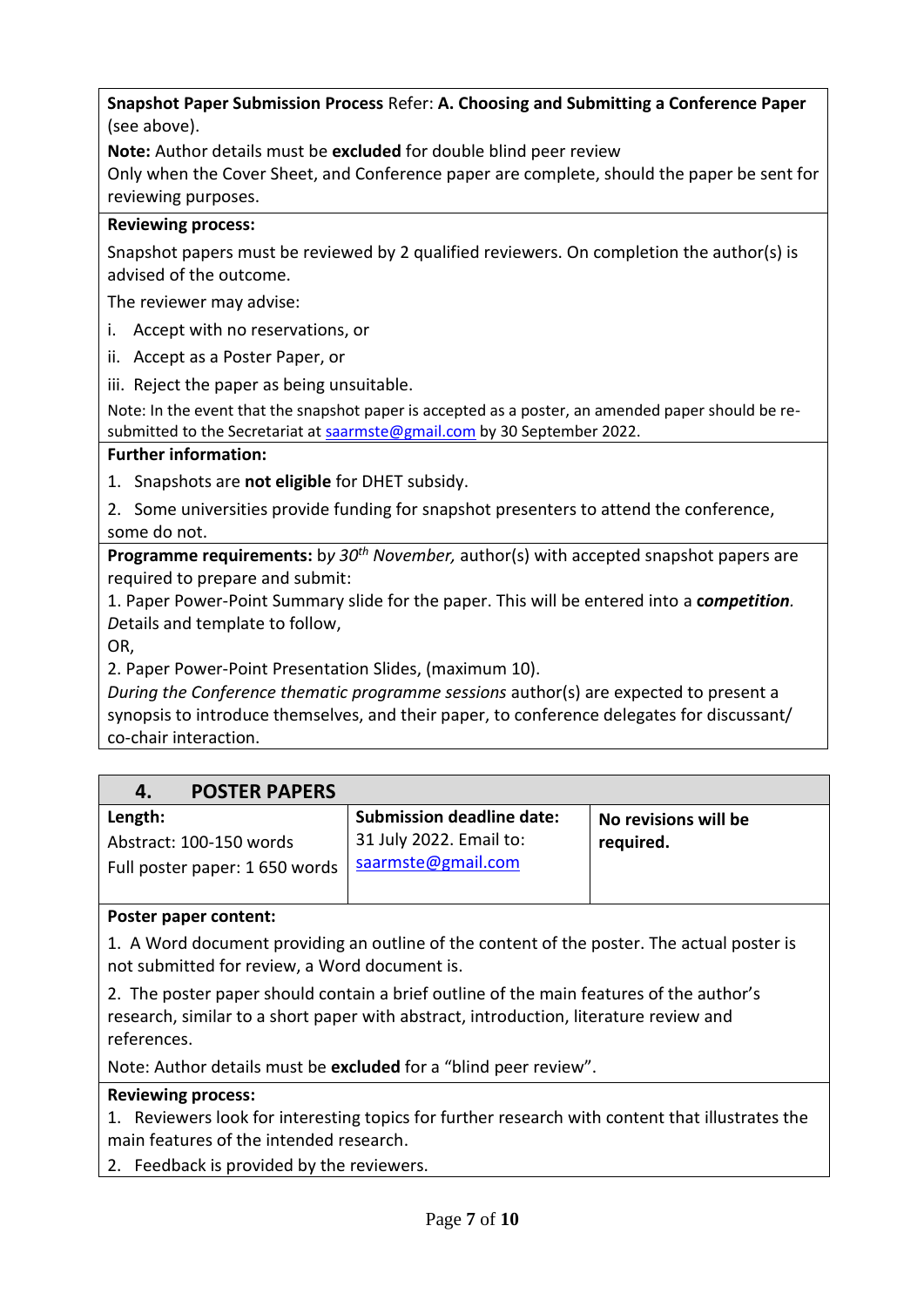**Further information:** 

1. Posters are **not eligible** for DHET subsidy.

2. Some universities provide funding for poster presenters to attend the conference, some do not.

**Programme requirements:** b*y 30th November,* author(s) with accepted poster papers are required to prepare and submit:

1. Paper Power-Point Summary slide for the paper. This will be entered into a **c***ompetition. D*etails and template to follow,

OR,

2. Paper Power-Point Presentation Slides, (maximum 10).

*During the Conference thematic programme sessions* author(s) are expected to present a synopsis to introduce themselves, and their paper, to conference delegates for discussant/ cochair interaction.

| <b>SYMPOSIA / PANEL DISCUSSION</b><br>5.                                                                |                            |                       |
|---------------------------------------------------------------------------------------------------------|----------------------------|-----------------------|
| Length:                                                                                                 | <b>Submission deadline</b> | No revisions required |
| Abstract: 100-150 words *                                                                               | date:                      |                       |
| Full symposium paper: 1 650 words                                                                       | 31 July 2022. Email to:    |                       |
| (excluding Abstract, but including                                                                      | saarmste@gmail.com         |                       |
| Reference list)                                                                                         |                            |                       |
| Symposia content:                                                                                       |                            |                       |
| 1. Symposia comprise discussions around a central theme or issue where different points of              |                            |                       |
| view, approaches, debates or analysis of the same issue are presented.                                  |                            |                       |
| 2. The paper should provide a short outline of the whole symposium.                                     |                            |                       |
| 3. Details of each speaker's contribution should be outlined, including how these come                  |                            |                       |
| together to create a forum for discussion and debate.                                                   |                            |                       |
| 4. What the symposium is not:                                                                           |                            |                       |
| It is not a platform for a collection of short papers presented under the auspices of one supervisor or |                            |                       |
| researcher.                                                                                             |                            |                       |
| Note: Author details must be excluded for a "blind peer review".                                        |                            |                       |
| <b>Reviewing process:</b>                                                                               |                            |                       |
| 1. Reviewers look for: interesting topics on one central theme which promotes interaction               |                            |                       |
| between presenter(s) and attending delegates                                                            |                            |                       |
| 2. Feedback is provided, but no revisions are expected.                                                 |                            |                       |
| 2. Cumposia are not eligible for DUET subsidu                                                           |                            |                       |

3. Symposia are **not eligible** for DHET subsidy.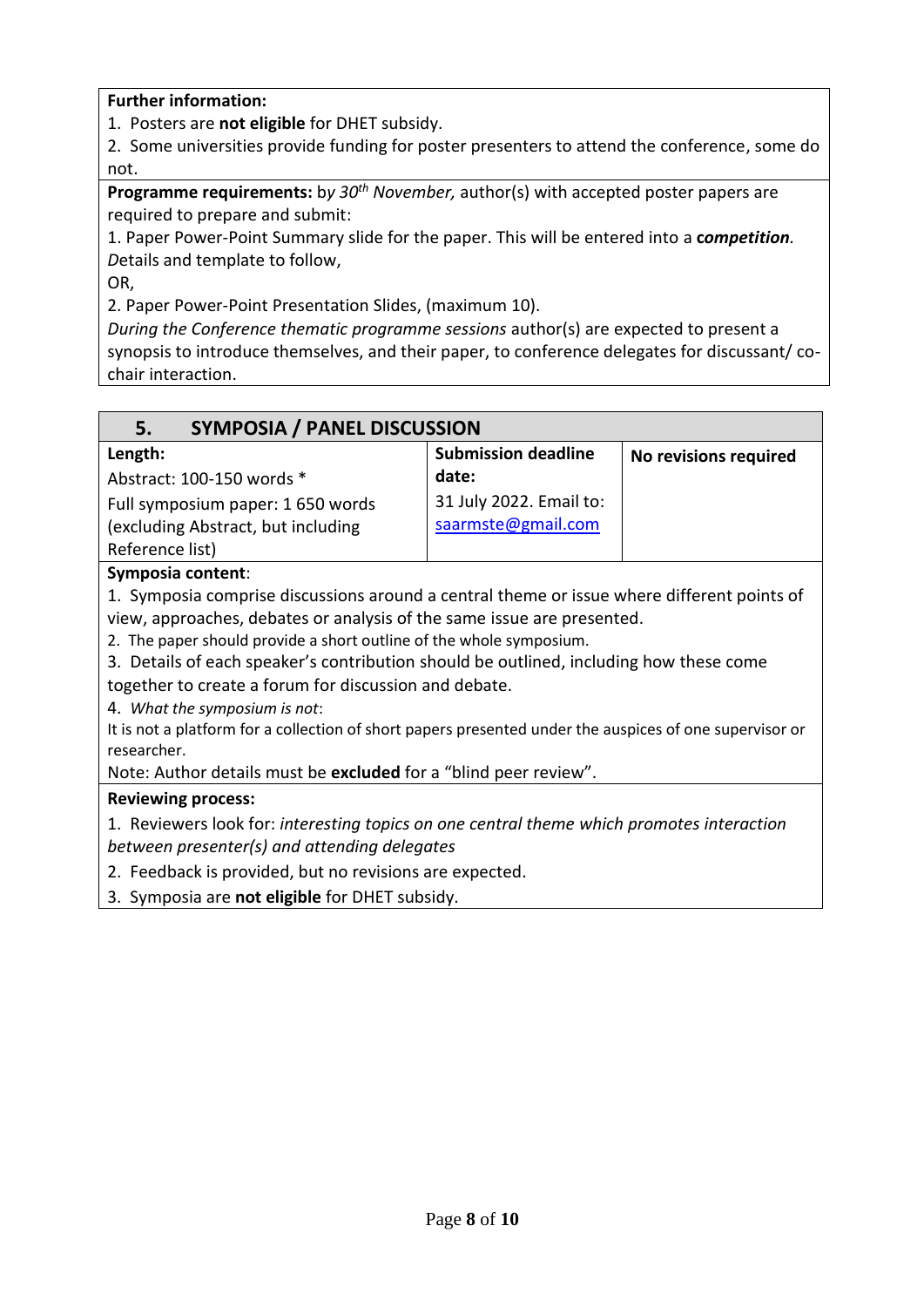### **C**. **PAPER** *FOCUS should fall within on one of the following Subject Strands:*

| No. | <b>Subject: Mathematics</b>  | <b>Subject: Science</b> | <b>Subject: Technology</b>                                        |
|-----|------------------------------|-------------------------|-------------------------------------------------------------------|
| 1.  | <b>Mathematical Literacy</b> | <b>Natural Science</b>  | Design and Technology Education                                   |
| 2.  | <b>Mathematics</b>           | Biology                 | <b>Computer Education</b>                                         |
| 3.  |                              | Chemistry               | Indigenous and Appropriate Technology<br>Education                |
| 4.  |                              | <b>Physics</b>          | Communication<br>Information<br>and<br>Technology (ICT) Education |
| 5.  |                              |                         | Robotics and Coding Education                                     |

#### *Within one of the following Area Strands:*

| Primary education   | Initial teacher education    |
|---------------------|------------------------------|
| Secondary education | Continuous teacher education |
| Tertiary education  | Out-of-school education      |

**The above guidelines on procedures for submitting the presentation options can also be found on the website:<https://www.saarmste.org/conference/>**

#### or see above: **A. CHOOSING AND SUBMITTING A CONFERENCE PAPER**

#### **As indicated, the SUBMISSION DEADLINE for all options outlined above is 31 July 2022**

Note: Abstracts of accepted papers will be included in the Conference Programme with day-today schedule of themed presentation sessions.

#### *SAARMSTE 2023 WRITING CLINIC*

The Annual Conference Writing Clinic follows on from the Annual Conference. It is aimed at developing draft manuscripts and/or short papers into articles for journal submission. The Chief-Editor of AJRMSTE facilitates the Research Clinic together with members of the Editorial Team.

Participation in the Virtual Writing Clinic includes: some pre-conference preparation (submission, admission and feedback) for groups of 10 participants. The programme takes place over two days and comprises approximately 5 activities and group task work.

For accepted conference short papers, the writing clinic provides the potential for feedback and possible development of a journal article for the *African Journal of Research in Mathematics, Science and Technology Education,* (AJRMSTE), or other recommended and accredited journals within Mathematics, Science and Technology Education.

#### **IMPORTANT:** *Spaces in the Writing Clinic are limited.*

Applications and a DRAFT PAPER must be submitted directly to the SAARMSTE Secretariat [\(saarmster@gmail.com\)](mailto:saarmster@gmail.com) no later than 31 October 2022 at (Application form will be provided in the 2<sup>nd</sup> Announcement).